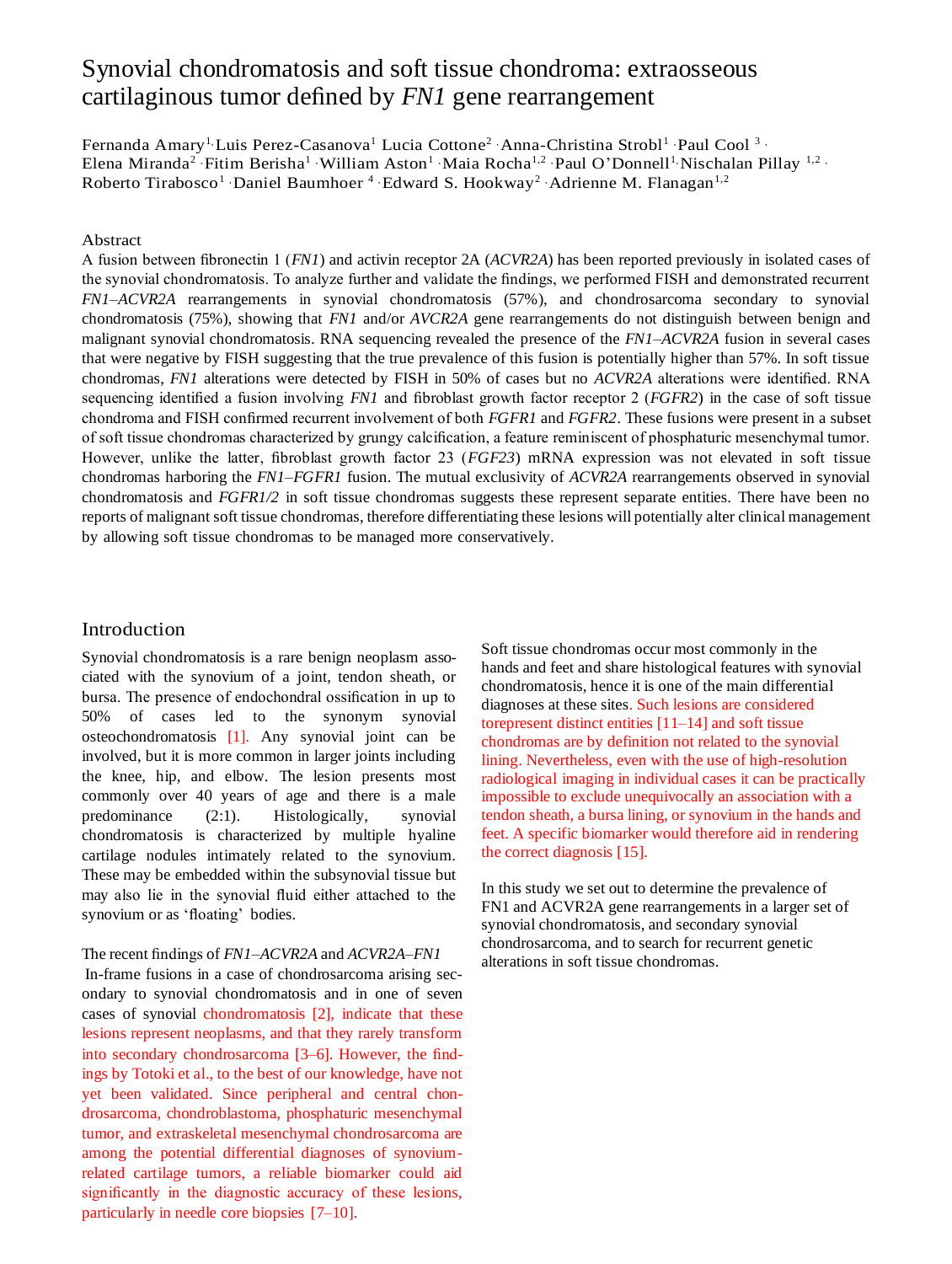# Materials and methods

Cases were identified by searching the histopathology files at the Royal National Orthopaedic Hospital (RNOH), UK, The Robert Jones and Agnes Hunt Orthopaedic Hospital (RJAH), and the Basel Bone Tumor Reference Centre, Switzerland. The RNOH Biobank was approved by the National Research Ethics Committee of the Health

Research Committee (reference 15/YH/0311: Integrated Research Application System (IRAS) project identifier: 18309). This specific project was approved by the National Research Ethics Committee approved UCL/ UCLH Biobank Ethics Committee (specific project reference no. EC17.14). This biobank was licensed by the Human Tissue

Committee of the Health Research Committee (reference 17/YH/0108; IRAS project identi- fier: 217446 and licensed by the HTA under number 12073). Ethical approval was also given by the Ethik- kommission bei der Basel (reference 274/12).

All samples were diagnosed by specialist bone tumor pathologists (AMF, DB, FA, and RT) according to the World Health Organization classification 2013 [\[13,](#page-9-1) [14\]](#page-9-2). When available, cases were correlated with clinical and imaging data. All samples were fixed in 10% formal saline, decalcified in EDTA or in nitric acid (5%), and processed in paraffin: tissue sections were stained with haematoxylin and eosin.

# Fluorescence in situ hybridization (FISH)

FISH was carried out as described previously [\[16\]](#page-9-3). In brief, sections were marked by a specialist histopathologist to target tumor-rich area, then deparaffinized and pretreated by pressure-cooking following incubation in pepsin solution at  $37 \degree$ C for  $50$ min. Probes were added to tissue sections, denatured at 72 °C, and hybridized overnight at 37 °C. Thereafter, the sections were washed and counterstained with 4', 6diamidino-2-phenylindole (DAPI) and mounted with coverslips.

Probes used for FISH included Agilent SureFISH customdesigned *FN1* and *ACVR2A* break-apart probes (Agilent, Cheshire, UK) (Table S1) and commercially available break-apart probes for *FGF1* (CytoTest, Rock- ville, USA), *FGFR1* (Leica Biosystems, Wetzlar, Ger- many), fibroblast growth factor receptor 2 (*FGFR2*) (ZytoVision, Bremerhaven, Germany), and *p16/CDKN2A* (9p21) (Vysis, Abbott Molecular, IL, USA). A positive result was obtained when at least 15% of the nuclei ana- lyzed reveal an aberrant signal on counting a minimum of 50 consecutive nonoverlapping nuclei. Assessment of *p16/*  *CDKN2A* FISH was undertaken as previously reported [\[17\]](#page-9-4). Samples previously known to have rearrangement for *FGFR1, FGF1*, and *FGFR2* by FISH and/or RNA sequencing were employed as controls.

# RNAscope

The expression of FGF23 was assessed using the RNAscope™ assay (Advanced Cell Diagnostics, Hayward, CA, USA) according to the manufacturer's instructions. Sections were hybridized with a probe specific for FGF23 (Hs-FGF23, Cat. 557241), and for the endogenous control Ubiquitin C (Hs-UBC, Cat. 310041). Hybridization signals were amplified and visualized with the RNAscope<sup>®</sup> 2.5 HD Detection Kit (Brown; Cat. 322360).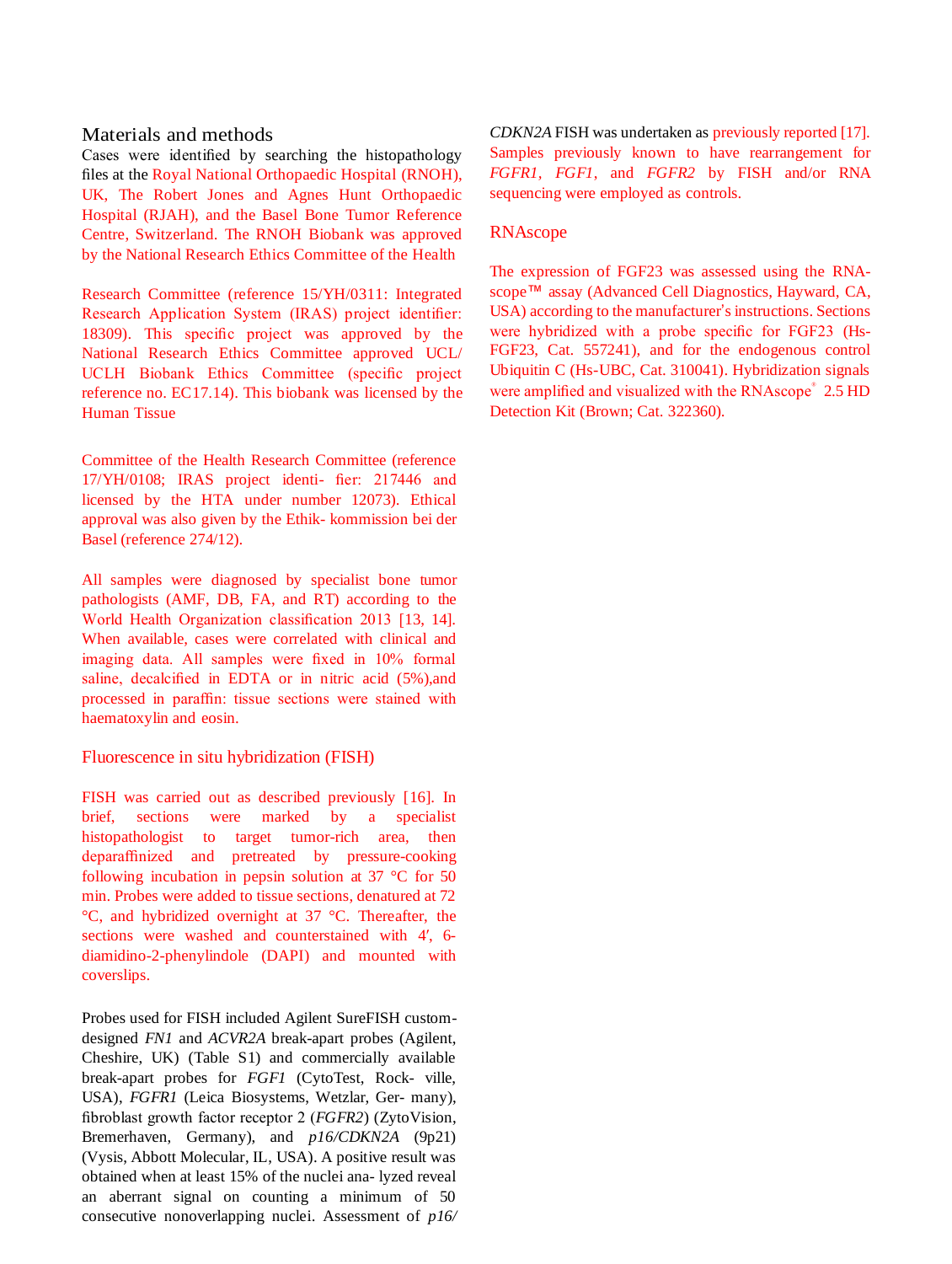## Quantitative real time PCR (qPCR)

RNA was extracted from FFPE sections using the Ambion RecoverAll™ Total Nucleic Acid Isolation kit (Ambion, Austin, TX, USA) and reverse transcribed into cDNA with the Invitrogen™ SuperScript™ IV First-Strand Synthesis System with random hexamers (Thermo Fisher Scientific, Loughborough, Leicestershire, UK) according to manufacturer's instructions. qPCR was carried out using TaqMan® Gene Expression Assays (Thermo Fisher Scientific): FGF23 (Cat. Hs00221003\_m1), and the endogenous control G6PD (Cat. Hs00166169\_m1). For analysis, the means of cycle thresholds  $(Ct)$   $(n = 2)$  were calculated. Based on the  $\Delta$ Ct between the gene and G6PD, the fold increase of gene expression was determined.

## RNA extraction, library preparation, RNA sequencing

RNA sequencing was performed on cases that were retrieved from the operating theaters immediately after excision. A portion from each of the tumors was snap frozen. Frozen sections were cut and those that were at least 60% tumor-rich were homogenized in 1 ml Trizol followed by extraction using the DirectZol purification kit (Zymo Research, Irvine, CA, USA) according to the manufacturer's instructions. RNA quality was assessed on the TapeStation 2200 (Agilent, Santa Clara, CA, USA): a RIN value of greater than seven was obtained in each case. Poly (A) RNA was selected from 200 ng total RNA using the NEBNext Poly(A) mRNA selection module (NEB, Ipswich, MA, USA), and first-strand libraries constructed with the NEBNext Ultra Directional RNAseq library preparation kit (NEB) according to the manufacturer's instructions. Libraries were pooled and sequenced with  $2 \times 101$  bp reads on a Hiseq 1500 (Illumina, San Diego, CA, USA) in rapid run mode. Fusion genes were identified from sequenced RNA with Fusion Catcher using default settings with Bowtie, BLAT, and STAR used as the aligners and GRCh37 as the reference genome [\[18\]](#page-9-0).

#### Immunohistochemistry

Immunohistochemistry was performed in the Leica Bond 3 fully automated immunohistochemistry stainer (Leica

Microsystems, Milton Keynes, UK) using the rabbit monoclonal histone H3F3 K36M mutant antibody (clone RM193; RevMAb Biosciences USA, San Francisco, CA, USA). Leica epitope retrieval 2 solution was used for 20 min. The antibody was diluted 1:400 [\[8\]](#page-8-5).

## Results

One-hundred and sixteen samples from the same number of patients were analyzed by FISH for *FN1* and *ACVR2A*  gene rearrangement including 90 synovial chondromatoses, seven synovial chondrosarcomas, and 19 soft tissue chondromas. Of these, 80 samples (69%) gave informative results (Tables [1 a](#page-2-0)nd S2). The percentage of break-apart samples in this study varied from 20 to 80% of the cells in the cases in which a rearrangement was found.

Synovial chondromatosis (*n* = 90) showed an almost equal gender ratio (1.14M:1F) and presented between the ages of nine and 94 years of age (mean 48). The knee was the most frequently affected site (47 cases, 52%) followed by hand/wrist [\[11\]](#page-9-5), hip [11], elbow [\[8\]](#page-8-5), foot/ankle [8], and shoulder [\[5\]](#page-8-6). Tumor size was available from 57 patients and ranged from 4 to 170 mm (mean 49 mm). Of the 40/89 patients whose tumors were resected and for whom followup information was available, 15 (38%) developed a local recurrence between 6 and 236 months (mean 45 months). Three of these 15 patients developed a second recurrence at 11, 12, and 90 months following surgery for their first relapse. The follow-up period of the 25 patients (63%) who did not develop a recurrence ranged from 1 to 57 months (mean 18 months).

Histological assessment revealed multinodular tumors, connected to the synovium and composed of chondrocytes often arranged in clusters (clonal pattern of arrangement) with mild to moderate variation in cell size. The matrix frequently demonstrated enchondral ossification and/or calcification to a varying extent. No histological differences were detected in cases with or without gene rearrangement (Fig. [1\)](#page-3-0).

Of the 90 synovial chondromatosis, 58 gave informative FISH results for *FN1* and/or *ACVRA2* gene rearrangements (Tabl[e 1,](#page-2-0) Table S2), and 57% (33/58) of which revealed a

#### <span id="page-2-0"></span>Table 1 Rearrangement of FN1 and ACVR2A

|                                               | <i>FNI</i> and <i>ACVR2A</i> rearrangement |                                                                       |  | No rearrangement |  |  |  |
|-----------------------------------------------|--------------------------------------------|-----------------------------------------------------------------------|--|------------------|--|--|--|
|                                               |                                            | Any FN1/ACVR2A rearrangement Both FN1 and ACVR2A FN1 only ACVR2A only |  |                  |  |  |  |
| Synovial chondromatosis $(n = 58)$ 33 (56.9%) |                                            |                                                                       |  | $25(43.1\%)$     |  |  |  |
| Synovial chondrosarcoma $(n = 4)$             | 3(75%)                                     |                                                                       |  | 1(25%)           |  |  |  |
| Soft tissue chondroma ( $n = 18$ )            | $9(50\%)$                                  |                                                                       |  | $9(50\%)$        |  |  |  |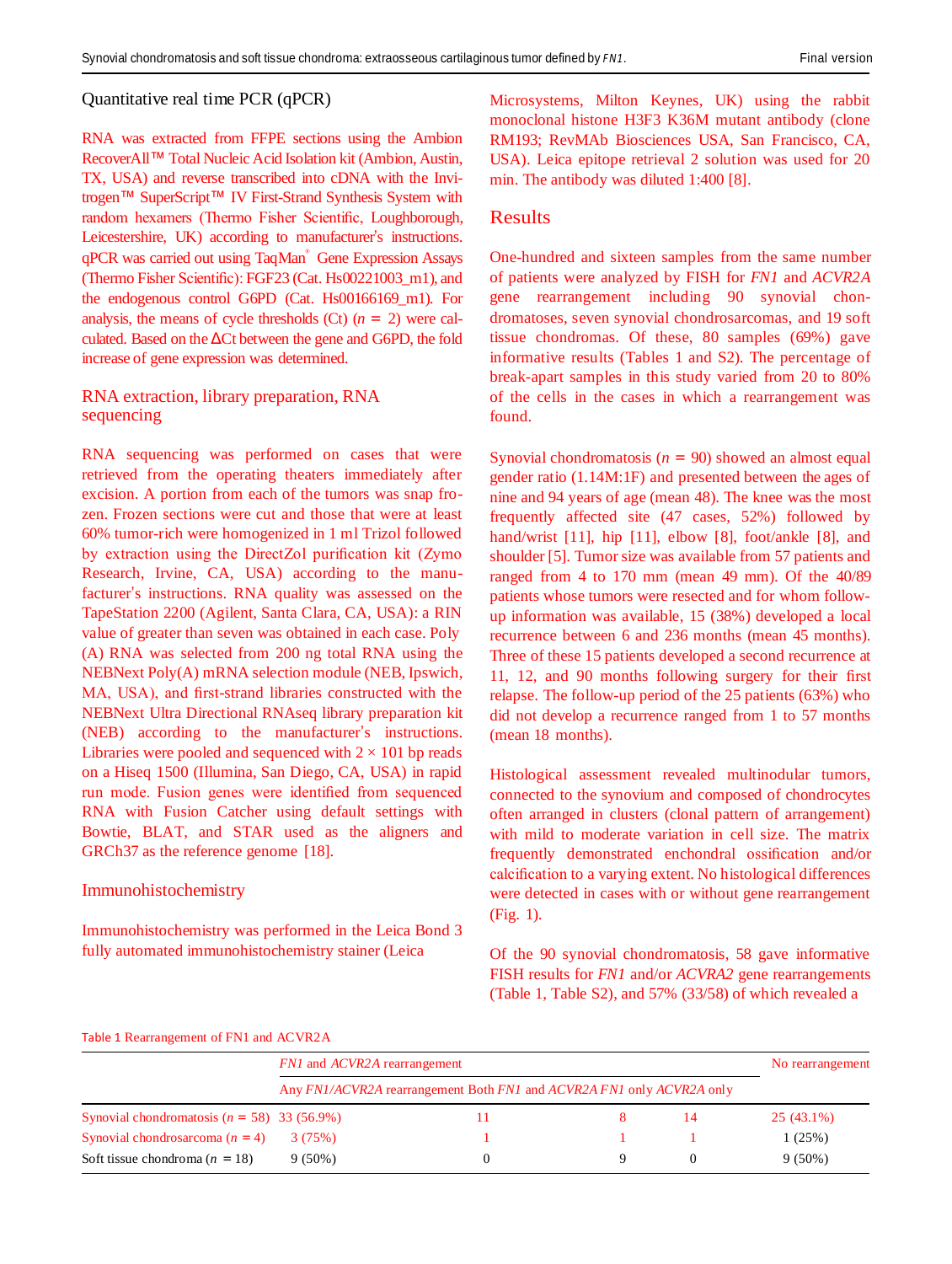<span id="page-3-0"></span>Fig. 1 Synovial chondromatosis of the left knee. Lateral radiograph showing a large calcified mass in the posterior aspect of the left knee, with small calcific foci anteriorly. Photomicrograph (bottom image) showing the classical multinodular pattern of synovial chondromatosis with areas of calcification and endochondral ossification. FISH analysis shows break-apart signals using *ACVR2A* probe (top right)

<span id="page-3-1"></span>Fig. 2 Graphic representation of the gene rearrangement type by site of disease in cases of synovial chondromatosis



<span id="page-3-2"></span>

| Table 2 Characteristics of    |  |
|-------------------------------|--|
| synovial chondrosarcoma cases |  |

| Case | Site  | Grade | Primary/local recurrence      | <i>FN1</i> | <b>FISH</b> |                                  | Clinical outcome |
|------|-------|-------|-------------------------------|------------|-------------|----------------------------------|------------------|
|      |       |       |                               |            | ACVR2A      | CDKN2A                           |                  |
|      | Hand  | Ш     | Primary                       | $\pm$      |             | Homozygous deletion <sup>c</sup> | Lost to FU       |
| 2    | Knee  | П     | Primary <sup>a</sup>          | $\pm$      | $\pm$       | Homozygous deletion              | Died of disease  |
| 3    | Wrist |       | Local recurrence              |            |             | Disomic*                         | Disease free     |
| 4    | Hip   | Ш     | Local recurrence              | NI         | NI          | NI                               | Died of disease  |
| 5    | Elbow | П     | Local recurrence <sup>b</sup> | NI         | NI          | NI                               | Lost to FU       |
| 6    | Hip   | П     | Local recurrence <sup>b</sup> | NI         | NI          | NI                               | Lost to FU       |
|      | Knee  | Ш     | Primary                       |            |             | Copy number gain                 | Disease free     |

Asterisk represents FISH performed on benign synovial chondromatosis; tissue for FISH was not available from the malignant synovial chondrosarcoma

<sup>a</sup>Histological evidence of benign disease abutting chondrosarcoma

<sup>b</sup>Tissue at first diagnosis not available for review

<sup>c</sup>Loss of two copies of *CDKN2A* in the presence of one or two centromeric signals

rearrangement involving either one or both genes. The genes involved in the rearrangements by anatomical site are shown in Fig. [2.](#page-3-1)

Synovial chondrosarcoma was diagnosed in seven patients from whose samples were available for analysis representing 7% (7/97) of the combined benign and malignant cohort. Four of the seven cases gave informative

FISH results: three of these showed an *FN1* and/or *ACVRA2*  gene rearrangement (Table [2\)](#page-3-2).

In three of the seven cases (cases 1, 2, and 7) synovial chondrosarcoma presented de novo, without a history of conventional synovial chondromatosis. The other (cases 3–6) had a history of benign synovial chondromatosis prior to the diagnosis of secondary chondrosarcoma (Fig. [3;](#page-4-0) Table [2\)](#page-3-2).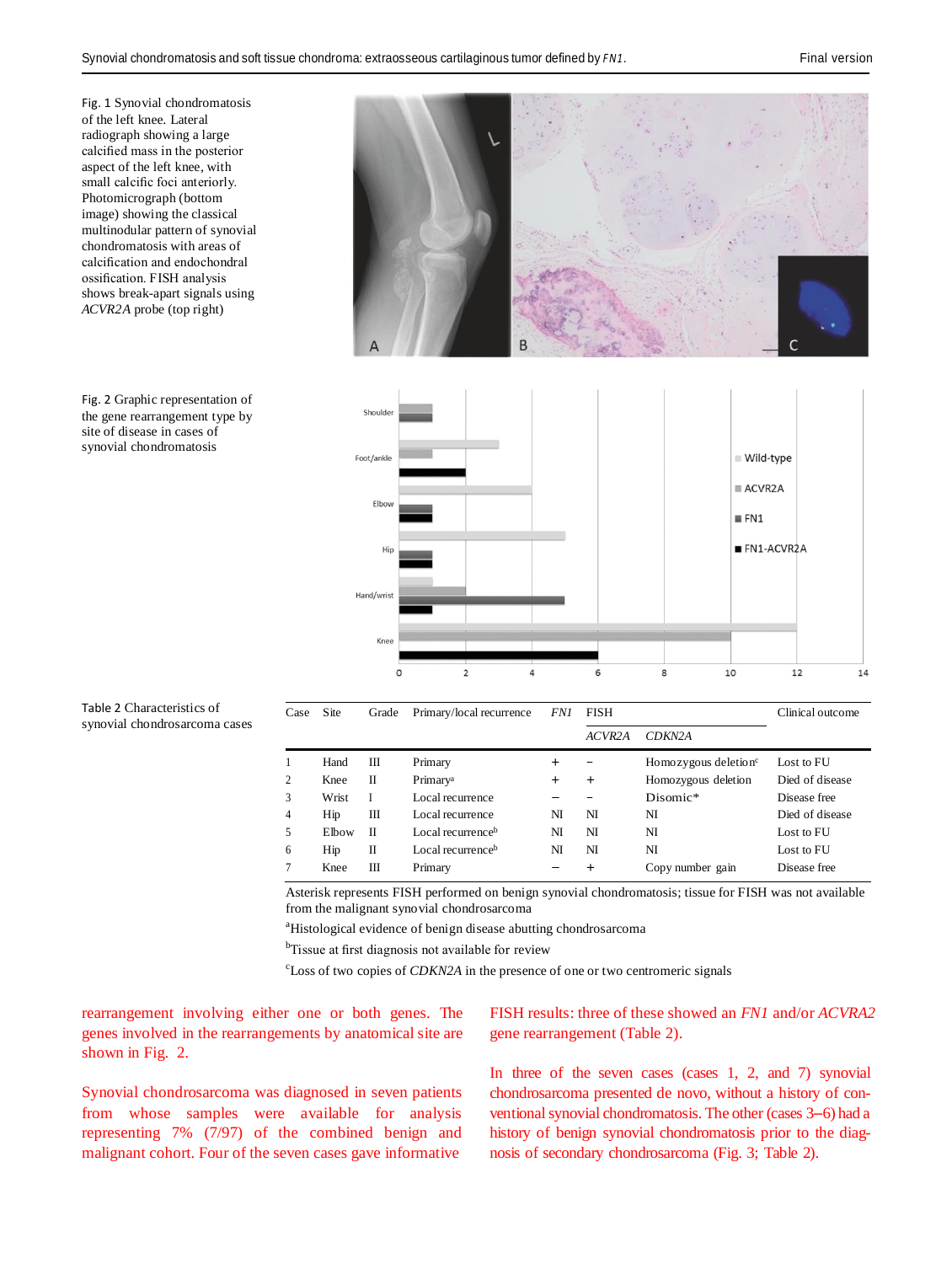<span id="page-4-0"></span>Fig. 3 Photomicrographs of four cases of synovial chondrosarcomas: a, b (Case 2) Interface between the well

differentiated and high-grade cellular components; b nuclear polymorphism and an open chromatin appearance in the high-grade component. FISH reveals homozygous deletion of CDKN2A. c, d (Case 3) (c) Multilobular appearance characteristic of synovial chondromatosis, but with<br>(d) large atvoical (d) large atypical cells exhibiting well-defined borders and an open chromatin pattern. e, f (Case 5). There is significant high-grade atypia and loss of lobularity. g, h (Case 6) Tumor lobularity is retained but there is high-grade cytological atypia. FISH for CDKN2A was not available for cases 3, 5, and 6



*CDKN2A* copy number in synovial chondromatosis and secondary chondrosarcoma

As *CDKN2A* copy number alterations are commonly seen in high-grade conventional chondrosarcoma [\[17,](#page-9-4) [19\]](#page-9-6), we investigated *CDKN2A* copy number by FISH (Tabl[e 2\)](#page-3-2). Four of the seven cases were informative: two showed homozygous deletion, one copy number gain, and one (case 3) showed a disomic pattern in the synovial chondromatosis component, but the area showing features of chondrosarcoma was not available for analysis (Table [2\)](#page-3-2). Eighteen cases of synovial chondromatoses revealed disomy for *CNKN2A*.

Soft tissue chondroma samples were obtained from 19 patients (10F:9M) ranging from 15 to 83 years of age at presentation (mean 56.5 years). Nine tumors were sited in the foot, nine in the hand/wrist, and one in the forearm. Tumor size was available from 14 patients and ranged from 4 to 85 mm (mean 30 mm). Clinical follow-up was available for eight patients: one tumor was not resected and the other seven have not recurred at the time of analysis (follow-up 0–19 months: mean 6 months).

Histologically, 12/19 soft tissue chondromas showed grungy matrix calcification, five of which exhibited chondroblastoma-like features [\[11\]](#page-9-5) (Fig. [4\)](#page-5-0). Two other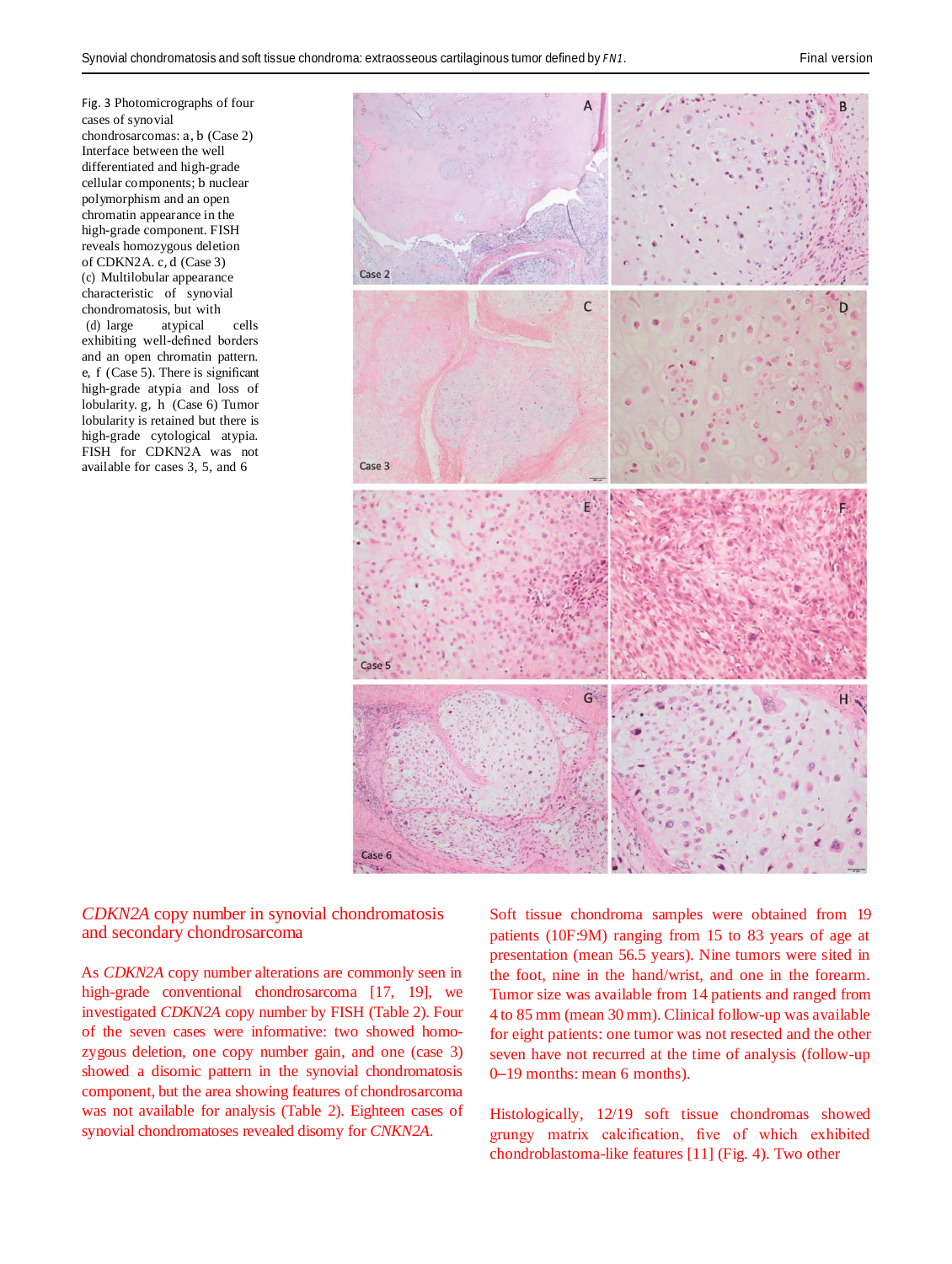<span id="page-5-0"></span>Fig. 4 Soft tissue chondroma of the left third toe. a Dorsoplantar radiograph shows a calcified mass eroding the lateral aspect of the proximal phalanx of the third toe. Sagittal STIR (top) and T1 MR images show a lobular mass containing low signal foci consistent with punctuate calcification, eroding the adjacent bone. Axial STIR MR image (right) showing the hyperintense chondral tumor at the plantar aspect of the third toe (tumor indicated by arrows in all images). b Photomicrograph of a multinodular tumor with grungy-type and c pericellular calcification (chondroblastomalike). d *FN1* gene rearrangement detected by FISH (break-apart signals). *FGFR2* gene rearrangement detected by FISH (break-apart signals)



cases showed hyaline matrix without evidence of calcification, and the remaining five cases exhibited a predominantly myxoid cartilaginous matrix. Two of the cases with grungy calcification were associated with calcium pyrophosphate deposition disease.

Informative FISH results for *FN1* and *ACVR2A* were obtained in 18/19 cases. Nine (50%) of the cases exhibited a *FN1* gene rearrangement: all nine belonged to the group with grungy matrix calcification, three of which were classified as the chondroblastoma-like variant (Fig. [4\)](#page-5-0). None of the cases with a predominantly myxoid or hyaline cartilaginous matrix without calcification showed a *FN1* gene rearrangement. *ACVR2A* rearrangements were not detected in any of the informative cases. Seven of the nine cases in which an *FN1* gene

rearrangement was detected were sited in the foot, the other two occurred in the hand

In view of five cases showing features of chondroblastomalike soft tissue chondroma, we analyzed these samples for H3.3 K36M expression, an alteration seen in 98% of conventional chondroblastomas [\[8\]](#page-8-5). None exhibited expression, thereby essentially excluding the possibility of *H3F3A/B* K36M mutation.

# RNA sequencing of synovial chondromatosis/ chondrosarcoma

As *ACVR2A* and/or *FN1* rearrangements were detected in 33/58 (57%) cases of synovial chondromatosis and in 9/18 (50%) soft tissue chondromas we next sought other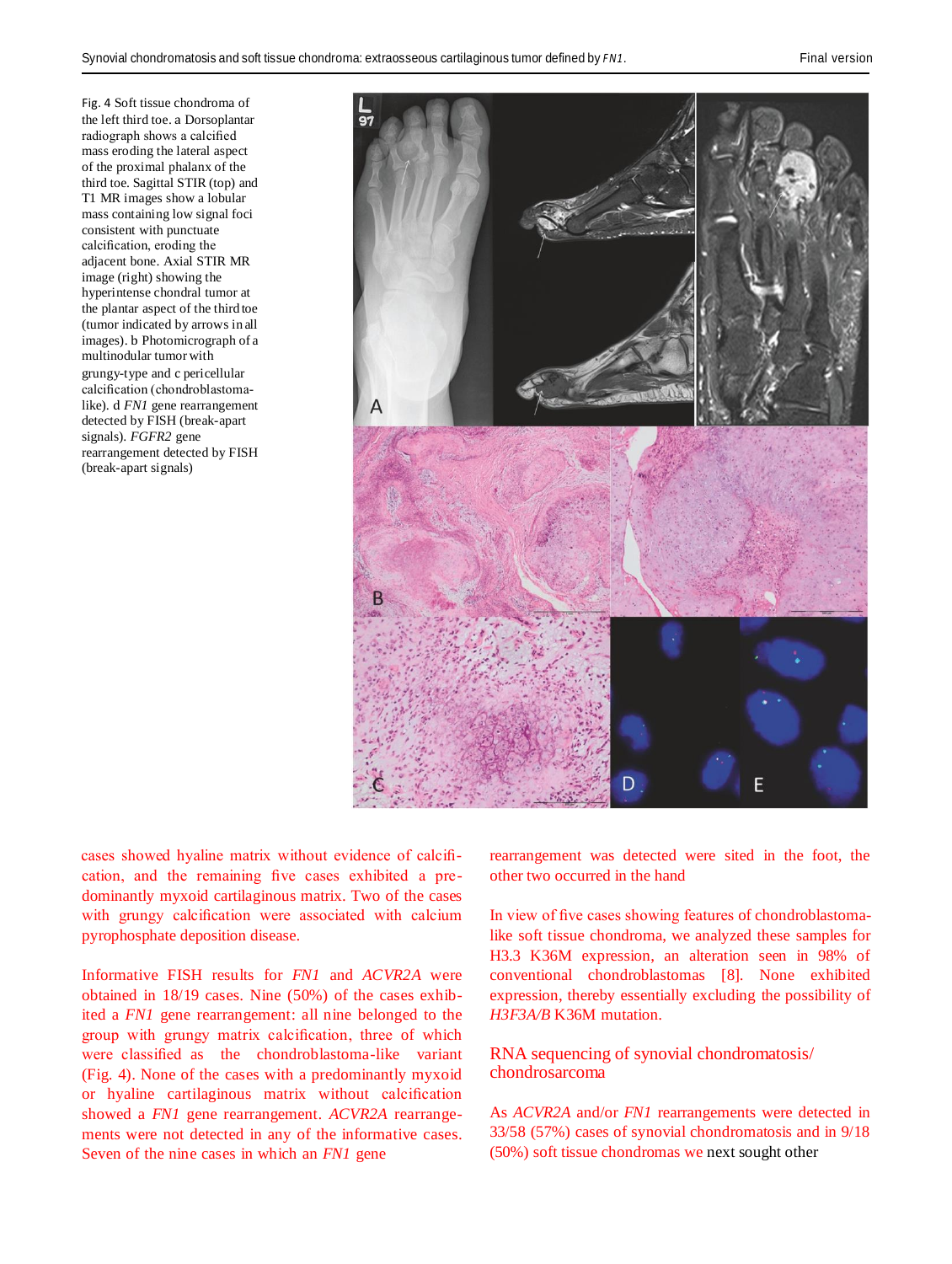

<span id="page-6-0"></span>Fig. 5 Fusion genes identified in synovial chondromatosis and soft tissue chondroma. a *FN1*–*AVCR2A* fusion shown in genomic context. b Exon map and c resulting exon composition of *FN1*–*ACVR2A*

rearrangements by RNA sequencing. An *FN1* to *ACVR2A*  fusion, likely as the result of a 70 MB inversion of chromosome 2, was detected in all three cases of synovial chondromatosis, and the single case of secondary chondrosarcoma studied (the whole exome of which has been reported previously) [\[20\]](#page-9-7) (Fig. [5\)](#page-6-0). As *FN1* and *AVCR2A* are located on opposite genomic strands, the inversion resulted in a fusion in which both genes are in the same sense as each other and in every tumor in which the fusion was present, the predicted protein product was also in-frame. The location of the breakpoint within *FN1* was different in each tumor studied whereas the breakpoint in ACVR2A always occurred between the second and third exon. The chromosomal inversion therefore results in the entire protein-coding length of *ACVR2A* being appended to a truncated N-terminus of *FN1*. In all four cases, a transcript representing the reciprocal arrangement with *ACVR2A* at the 5′ end and *FN1* at the 3′ end was also formed, and the resulting fusion protein was predicted to be in-frame (Table S3).

Previous studies of synovial chondromatosis have revealed a number of karyotypic aberrations including abnormalities of chromosome 6 and a (3;14) translocation [\[3\]](#page-8-2). No direct evidence of these abnormalities was detected by RNA sequencing, however in the absence of a fusion gene being generated, RNA sequencing is not the modality of choice for investigating genomic structural variations.

# A novel recurrent *FN1*–*FGFR2* fusion was identified in cases of soft tissue chondroma

RNA sequencing of a soft tissue chondroma revealed a (2;10) translocation in which the 5′ end of *FN1* was fused to

fusions identified. d FN1 fusion with chromosome 10 genes *FGFR2, CCDC7, and CRTAC1* in genomic context. e Exon map and f resulting exon composition of *FN1*–*FGFR2* fusion

*FGFR2* (Fig. [5\)](#page-6-0). Five different *FN1*–*FGFR2* transcripts were detected in which only the *FN1* segment was constant whereas there were different *FGFR2* components. These different transcripts likely originated from a single genomic event and were resulted in alternative splicing of the premRNA. Only one of the observed *FN1*–*FGFR2* transcripts formed an in-frame fusion that could potentially result in a functional chimeric protein. Additional fusions involving *FN1* and genes on chromosome 10 were also seen, although they were detected at much lower expression levels compared to *FN1*–*FGFR2*. A summary of the genetic changes observed in soft tissue chondroma is presented in supplementary Table 4.

#### Extended study of *FGFR2* rearrangements

We confirmed the *FGFR2* rearrangement detected on RNA sequencing using break-apart FISH probes. We next screened by FISH all cases of synovial chondromatosis, soft tissue chondroma, and synovial chondrosarcoma, in which break-apart signals were not detected for either *ACVR2A*  and/or *FN1*: cases where only one of these genes was detected by FISH were also analyzed for the *FGFR2* rearrangement. Of the 15 soft tissue chondroma cases tested, nine had an *FN1* rearrangement, and six were wild type for *FN1* and *ACVR2A*. Remaining tissue for analysis was not available from three of the initial cohort tested (leaving 18 informative cases). Six of the nine cases with an *FN1* gene rearrangement revealed additional *FGFR2* rearrangements, indirectly confirming an *FN1*–*FGFR2* fusion (Table S4).

*FGFR2* gene rearrangements were not found in any case of synovial chondromatosis and synovial chondrosarcoma (Suppl Table S2).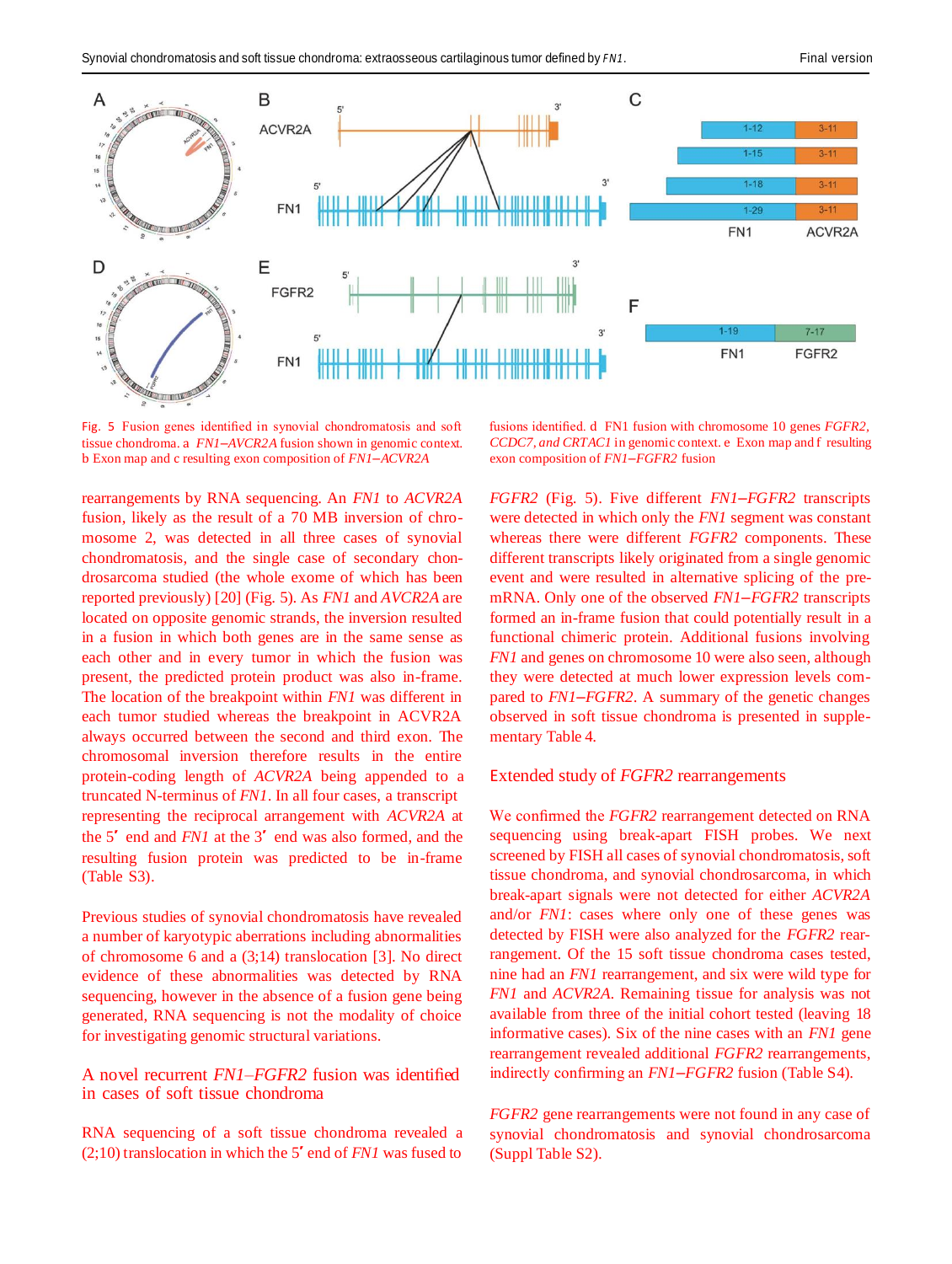#### Extended study of *FGFR1* rearrangements

Finally, driven by our impression that soft tissue chondroma with grungy calcification shared histological similarities with phosphaturic mesenchymal tumors, known to harbor *FN1*–*FGFR1*, and *FN1*–*FGF1* fusion genes [\[9\]](#page-8-7), we speculated that both genes represented candidate fusion genes partners in soft tissue chondromas. We screened the cases of soft tissue chondromas where tissue was available material (*n* = 15) for *FGF1* and *FGFR1* using break-apart FISH probes: in three cases an *FGFR1* gene rearrangement was detected. An *FN1* gene rearrangement was also identified in these three cases by FISH thereby indirectly confirming an *FN1*–*FGFR1* fusion in these cases. An *FGF1*  gene rearrangement was not observed in soft tissue chondromas. (Table S4). None of the cases of synovial chondromatosis (*n* = 18) and synovial chondrosarcoma (*n* = 1) where material was available exhibited either an *FGF1* or *FGFR1* gene rearrangement.

#### *FGF23* mRNA levels in soft tissue chondromas

In view of an *FN1*–*FGFR1* fusion gene being characteristic of phosphaturic mesenchymal tumor and typically expressing high levels of *FGF23* we investigated this using RNA in situ hybridization (RNAscope) and qPCR in eight soft tissue chondromas cases showing an *FN1* break-apart signal of our series. None of the cases studied revealed significant levels of *FGF23* by either test (Supplementary Fig. 1).

# Discussion

The current study demonstrates that at least 57% of synovial chondromatosis cases show a rearrangement involving *FN1*  and/or *ACVR2A* as detected by FISH. The true prevalence of cases harboring these alterations is likely to be higher on the basis that only one of three synovial chondroma/chondromatosis cases that revealed an *FN1*–*ACVR2A* fusion gene by RNA sequencing demonstrated break-apart signals involving both genes. This discrepancy could be explained by the proximity of both genes on chromosome 2 and the limitation of designing appropriate FISH probes to detect such a paracentric inversion event. The one case, which was not informative for *FN1* on FISH highlights the finding that possibly around 30% of cases are noninformative by FISH, demonstrating the need to improve tissue processing of calcified samples.

We have also confirmed the previously reported occurrence of an *FN1* and *ACVR2A* gene rearrangement in the malignant variant of synovial chondromatosis [\[2\]](#page-8-1). As 7% of our cohort was represented by synovial chondrosarcoma our data support previous reports that ~10% of synovial

chondromatosis undergo malignant transformation [\[21,](#page-9-8) [22\]](#page-9-9). The presence of an *FN1*–*ACVR2* fusion did not distinguish between benign and malignant disease, but we showed that copy number alteration of *CDKN2A* appears to be a valuable predictor of malignancy, similar to conventional cartilaginous tumors [\[17,](#page-9-4) [20\]](#page-9-7) where copy number alterations of *CDKN2A* appear exclusively in chondrosarcomas.

We report for the first time that soft tissue chondromas harbor recurrent *FN1*–*FGFR1* and *FN1*–*FGFR2* gene fusions demonstrating conclusively that they represent neoplasms. The mutual exclusivity in detection of *FGFR1*  and *FGFR2* fusion genes in soft tissue chondromas and *ACVR2A* fusions in synovial chondromatosis is supportive of them being distinct pathological entities [\[13,](#page-9-1) [14\]](#page-9-2). The ability to distinguish reliably between these two entities is clinically relevant since soft tissue chondromas have a very low risk of local recurrence, and malignant transformation has not yet been described. As a consequence, they can be managed more conservatively than synovial chondromatosis.

Remarkably we found no difference in the histological appearance between synovial chondromatosis with and without *FN1*–*ACVR2A* rearrangements. In contrast, all the soft tissue chondromas harboring *FN1* alterations exhibited 'grungy calcification', a finding that in some cases is reminiscent of chondroblastomas, and led to the description of the chondroblastoma-like variant [\[11\]](#page-9-5). Phosphaturic mesenchymal tumors typically also show this particular type of mineralization and are characterized by *FN1*– *FGFR1* fusions in 42% of cases [\[9\]](#page-8-7), and it was this which prompted us to test our set of soft tissue chondromas for *FGFR1* alterations. However, in contrast to phosphaturic mesenchymal tumors in which FGF23 expression is detected in ~95% of cases [\[23\]](#page-9-10), we did not detect high levels of *FGF23* mRNA expression in the soft tissue chondromas. Further study is needed to understand the distinct biological consequences of *FN1*–*FGFR1* fusions in these tumor types and to explain the expression of FGF23 in PMT but not soft tissue chondroma. The presence of the same translocation in two tumors of mesenchymal origin is suggestive that there exists some commonality in the pathogenesis of both entities. Explanations for the difference between the two tumor types could reside in different cells of origin in which the translocation occurred or in the epigenetic composition of the cells. Irrespective of the mechanism, we consider that it would be prudent to measure the serum phosphate levels in patients whose tumors harbor an *FN1* fusion to ensure that any metabolic disturbances can be identified and addressed. Soft tissue chondromas without *FN1* rearrangements exhibited a distinctive myxochondroid morphology and might represent a different entity. Indeed, it may be that these cases represent a result of a degenerative/reparative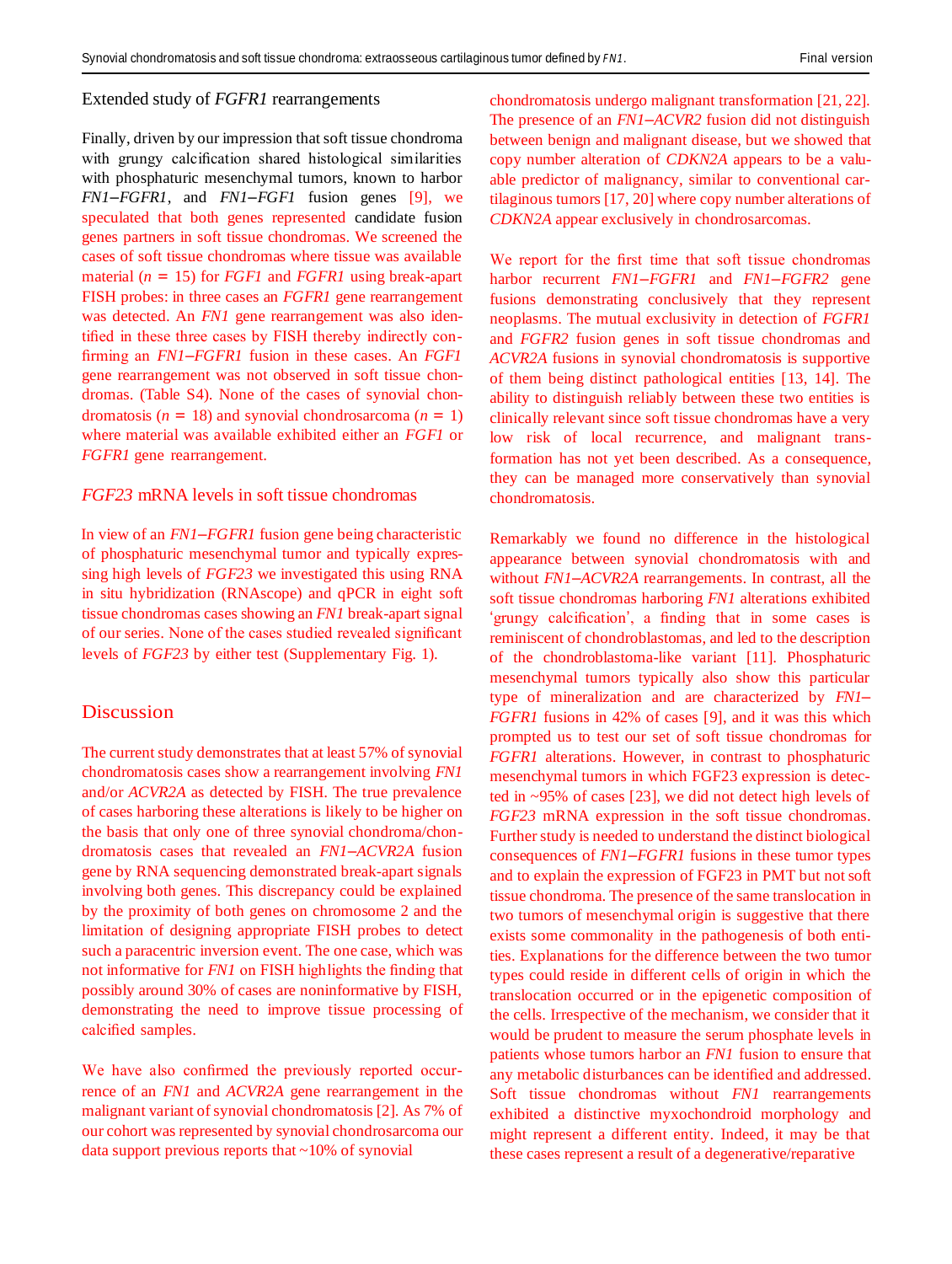In the single case of soft tissue chondroma that was subjected to RNA sequencing, there were several other gene fusions involving chromosome 10 resulting in predicted inframe fusions with both *FGFR2* and *CRTAC1*, in addition to the *FN1*–*FGFR2* fusion. Fusions being formed with two genes in close proximity to each other on chromosome 10 cannot be explained by a simple single translocation and imply that further genomic rearrangements of the region have also occurred.

Of the four synovial chondromatosis/synovial chondrosarcoma cases subjected to RNA sequencing in our study, all revealed the presence of fusions involving *FN1*  and *ACVR2A* as previously demonstrated, thereby supporting the findings in the larger number of our cases probed by FISH. However, it is not possible to state which of these structurally altered genes drives tumor progression as both *FN1*–*ACVR2A* and *ACVR2A*–*FN1* are predicted to be in-frame. Both *FN1* and *ACVR2A* have been implicated in the development of neoplasia. *ACVR2A* encodes a receptor to Activin A, a protein that is part of the large family of transforming growth factor B genes and is involved in regulating multiple cellular processes. *ACVR2A* is commonly mutated in colorectal carcinoma and as well as hepatocellular and cholangiocarcinoma [\[24,](#page-9-11) [25\]](#page-9-12). *FN1* is involved in a number of cell processes including adhesion and migration, the aberrant regulation of which could contribute to a neoplastic process. In addition to phosphaturic mesenchymal tumors discussed above, *FN1* fusions with *ALK* have been described in gastrointestinal leiomyomas [\[26\]](#page-9-13), and *EGF* fusions in calcifying aponeurotic fibromas [\[27\]](#page-9-14).

<span id="page-8-2"></span>In terms of explaining the mechanism of action of the fusion genes in synovial chondromatosis and soft tissue chondromas, it is noteworthy that *FN1* is found as the 5′ fusion partner of both *ACVR2A* and *FGFR2*, and that the 3′ fusion partners have not been found with other 5<sup>'</sup> partners. This implies that the *FN1* component of the fusion plays an important biological role in the pathogenesis of these tumors and is not acting simply through driving the expression of the 3′ partner through an active promoter. The *FN1*–*FGFR2* fusion identified by RNA sequencing in the soft tissue chondroma in our study reveals a similar domain structure of the resultant proteins to that found previously involving the *FN1*–*FGFR1* fusion in phosphaturic mesenchymal tumor [\[9\]](#page-8-7). In both cases, the N-terminal region of FN1 is attached to a truncated extracellular region of an FGF receptor leaving the transmembrane and intracellular domains intact. As previously hypothesized by Lee et al., the presence of the N-terminal region of FN1 may aid the dimerization of the fused FGF receptor through the fibronectin domain leading to signal activation [\[9\]](#page-8-7). This same mechanism may explain the action of the *FN1*– *ACVR2A* fusion, namely that *FN1* may facilitate

dimerization of *ACVR2A* inducing activin signaling. In those cases in which FISH did not identify a fusion, it is possible that activation of the FGF pathway has been achieved through other mechanisms or that the disease is being driven by a mechanism that have yet to be discovered.

Acknowledgements This research was funded by a grant to LPC by The Pathological Society of Great Britain and Ireland, the RNOH NHS Trust R&D Office, and Skeletal Action Trust. The Bone Cancer Research Trust provided funding for biobanking to AMF and PC. AMF is a NIHR senior investigator and is supported by the National Institute for Health Research, UCLH Biomedical Research Centre, and the UCL Experimental Cancer Centre. MR is funded by the Tom Prince Cancer Trust. NP is a Cancer Research UK-funded clinician scientist. We are grateful to the RNOH Musculoskeletal Pathology Biobank team for consenting patients and accessing samples, to the UCL Cancer Research UK Cancer Centre core Sequencing and Pathology facilities. We thank patients for participating in our research and the clinical teams involved in their care.

#### References

- 1. Walker EA, Murphey MD, Fetsch JF. Imaging characteristics of tenosynovial and bursal chondromatosis. Skelet Radiol. 2011;40:317–25.
- 2. Totoki Y, Yoshida A, Hosoda F, Nakamura H, Hama N, Ogura K, et al. Unique mutation portraits and frequent COL2A1 gene alteration in chondrosarcoma. Genome Res. 2014;24:1411–20.
- <span id="page-8-0"></span>3. Buddingh EP, Krallman P, Neff JR, Nelson M, Liu J, Bridge JA. Chromosome 6 abnormalities are recurrent in synovial chondromatosis. Cancer Genet Cytogenet. 2003;140:18–22.
- <span id="page-8-1"></span>4. Mertens F, Jonsson K, Willen H, Rydholm A, Kreicbergs A, Eriksson L, et al. Chromosome rearrangements in synovial chondromatous lesions. Br J Cancer. 1996;74:251–4.
- 5. Sciot R, Dal Cin P, Bellemans J, Samson I, Van den Berghe H, Van Damme B. Synovial chondromatosis: clonal chromosome changes provide further evidence for a neoplastic disorder. Virchows Arch. 1998;433:189–91.
- <span id="page-8-6"></span>6. Tallini G, Dorfman H, Brys P, Dal Cin P, De Wever I, Fletcher CD, et al. Correlation between clinicopathological features and karyotype in 100 cartilaginous and chordoid tumours. A report from the chromosomes and morphology (CHAMP) collaborative study group. J Pathol. 2002;196:194–203.
- <span id="page-8-3"></span>7. Amary MF, Bacsi K, Maggiani F, Damato S, Halai D, Berisha F, et al. IDH1 and IDH2 mutations are frequent events in central chondrosarcoma and central and periosteal chondromas but not in other mesenchymal tumours. J Pathol. 2011;224:334–43.
- 8. Amary MF, Berisha F, Mozela R, Gibbons R, Guttridge A, O'Donnell P, et al. The H3F3 K36M mutant antibody is a sensitive and specific marker for the diagnosis of chondroblastoma. Histopathology. 2016;69:121–7.
- <span id="page-8-7"></span><span id="page-8-5"></span><span id="page-8-4"></span>9. Lee JC, Su SY, Changou CA, Yang RS, Tsai KS, Collins MT, et al. Characterization of FN1–FGFR1 and novel FN1–FGF1 fusion genes in a large series of phosphaturic mesenchymal tumors. Mod Pathol. 2016;29:1335–46.